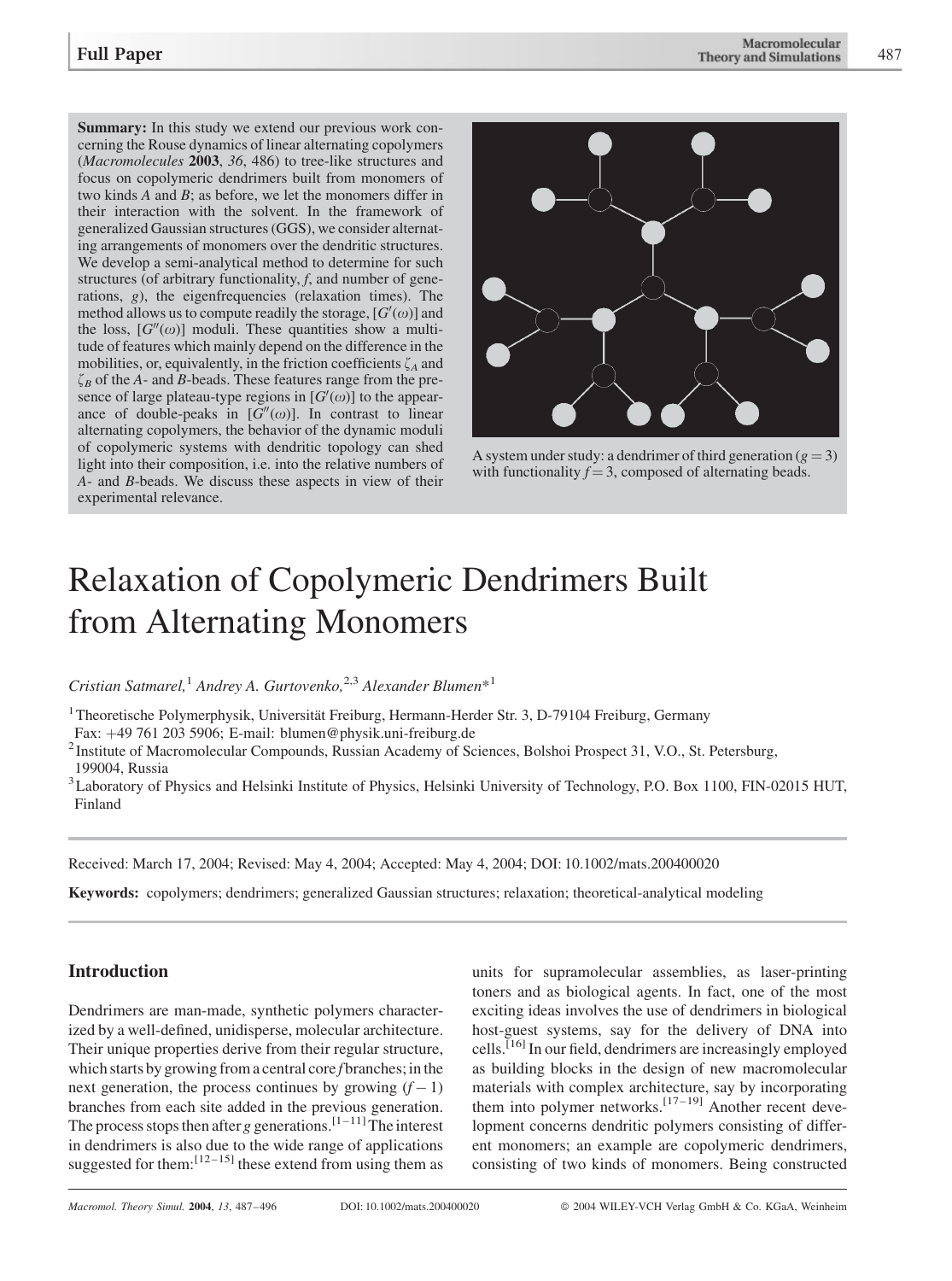from monomers of different chemical and physical properties, such macromolecules combine the unique dendrimer properties with features well-known from the study of linear and star copolymers.<sup>[20–27]</sup>

In this work, we study theoretically the viscoelastic relaxation of copolymeric dendrimers. In an earlier work, we have evaluated theoretically the dynamics of linear and cross-linked copolymers in the free-draining limit.[28] Remarkably, even this rather simple ''free-draining'' model of an alternating copolymer chain built from two  $(A-$  and  $B-)$ kinds of beads reveals a multitude of new dynamical features when the difference in the mobility of the different kinds of beads is large. These features include the appearance of a plateau-type behavior in the storage modulus and of an additional peak in the loss modulus.[28] Here we extend our approach to copolymers whose topology follows a tree-like, dendrimer pattern. As before,[28] we are mostly interested in alternating copolymers. In dendrimers this implies that the A- and B-monomers alternate when going from a generation to the next. Apart from the fact that such dendritic copolymers are of general theoretical interest, our considerations have also a clear experimental motivation: Such copolymeric dendrimers were recently synthesized, see e.g. ref.,<sup>[21]</sup> where the systems reported display along their bonds, alternatingly, amines and ethers.

On the theoretical side we model our systems through generalized Gaussian structures (GGS), a method already used in the study of several classes of polymers.<sup>[29–36]</sup> We investigate in how far the presence of different A- and B-monomers affects the dynamics. In the GGS framework, the monomers are modeled by beads; these are connected with each other by elastic springs and undergo viscous friction in the solvent. Clearly, the GGS approach extends the familiar Rouse model<sup>[37,38]</sup> developed for linear chains, by allowing the structures to be very general; in this way the beads may have functionalities larger that 2. In a way similar to the extension of the Rouse to the Zimm model, one can also incorporate hydrodynamic interactions into the GGS-formalism. Here, we consider for simplicity freedraining structures, i.e. we do not take the hydrodynamic interactions into account. We also dispense with other monomer-monomer interactions, such as leading to excluded-volume aspects, and with other forces (possibly attractive or repulsive) between monomers of different kinds. In this way our treatment is restricted to copolymers which do not microphase-separate, examples of which are, for instance, block copolymers of styrene and  $\alpha$ -methyl-styrene<sup>[39–42]</sup>and polystyrene-*block*-polyisopropene-block-polystyrene copolymers.[43] Such copolymers are called homogeneous. Moreover, also the proper choice of the solvent may lead to copolymer homogeneity.<sup>[44,45]</sup> Clearly, the above assumptions simplify our problem. Nonetheless, even such simplified models lead to complex features in the mechanical relaxation patterns, as we proceed to show.

The paper is organized as follows: In the next section we recall the GGS model and the form of the main dynamical quantities of interest, namely of the storage  $G'(\omega)$  and of the loss  $G''(\omega)$  moduli. In the section "General Method" we show how to determine the eigenvalues (relaxation times) of dendrimers built from alternating A- and B-monomers. The section "Results and Discussion" presents  $G'(\omega)$  and  $G''(\omega)$  for alternating dendrimers whose generation g ranges from 1 to 8. The paper ends with our ''Conclusion''.

## The Model

As already pointed out, we focus on objects of dendritic topology, consisting of subunits of two different  $(A-$  and  $B-)$ kinds, modeled as beads. In dendritic structures, letting the beads alternate, automatically leads to an alternation from generation to generation. All beads are connected to their neighbors by elastic springs with the same elasticity constant K. The friction constants of the beads differ, however, being  $\zeta_A$  and  $\zeta_B$  respectively.

An example of a dendrimer with alternating beads (or, equivalently, generations) is shown in Figure 1. The central bead (core) represents by itself the generation 0, i.e.  $g = 0$ ; its bead is taken to be of type A, with friction constant  $\zeta_A$ . From our assumptions, it follows that all beads which belong to *even* generations are of type A and also have  $\zeta_A$ as their friction constant. The rest of the beads (belonging to *odd* generations) are of type  $B$  and their friction constant is  $\zeta_B$ .

Now, the Langevin equation of motion for the  $i$ -th bead reads:

$$
\zeta_i \frac{d\mathbf{R}_i(t)}{dt} + K \sum_{j=1}^{N_{\text{tot}}} A_{ij} \mathbf{R}_j(t) = \mathbf{f}_i
$$
 (1)



Figure 1. A system under study: a dendrimer of third generation ( $g = 3$ ) with functionality  $f = 3$ , composed of alternating beads.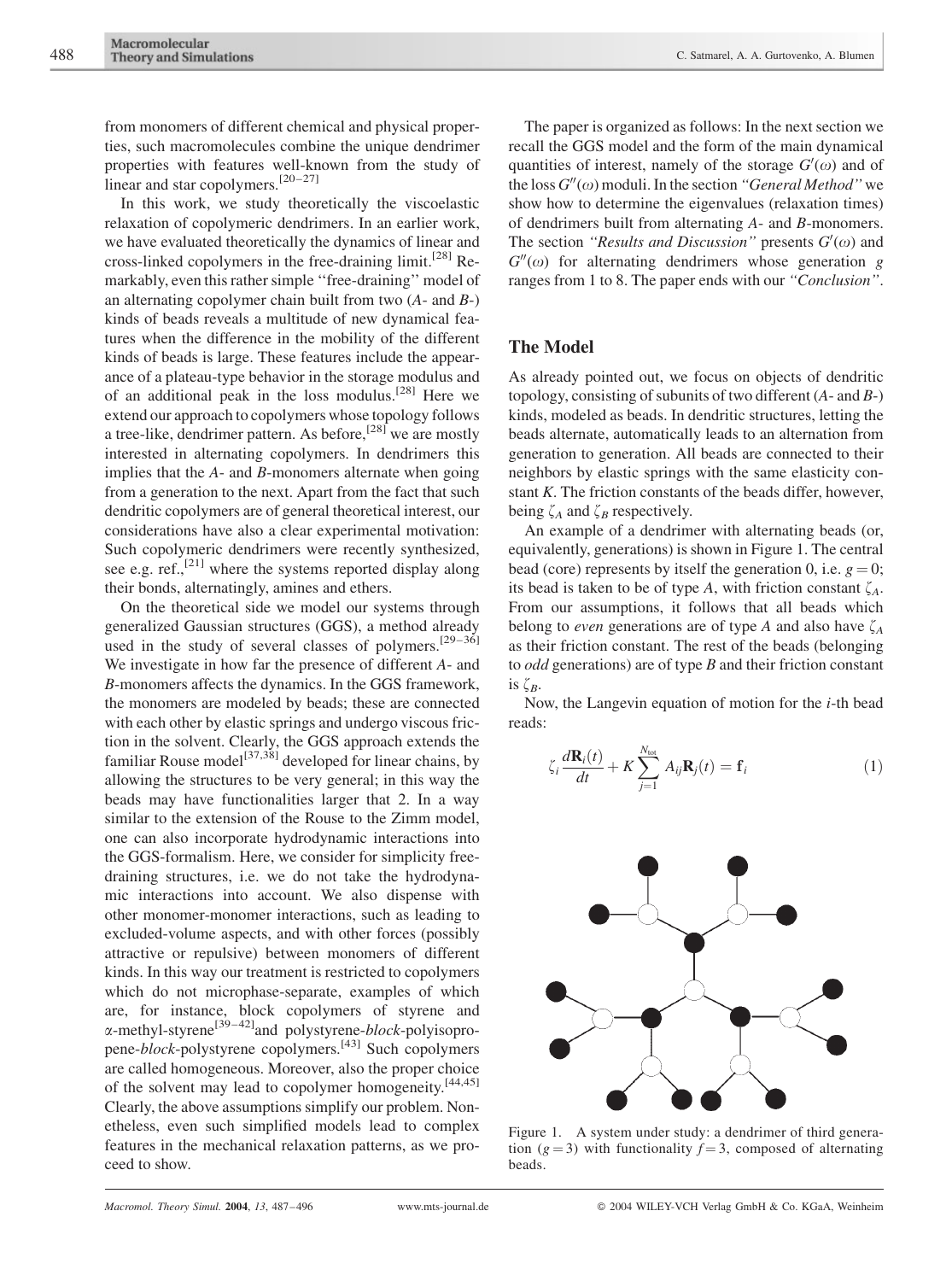Here  $\mathbf{R}_i(t)$  is the position vector of the *i*th bead,  $\zeta_i$  is its friction constant,  $f_i$  represents the sum of stochastic forces acting on the *i*th bead, and  $N_{\text{tot}}$  is the total number of beads in the system. Moreover,  $\mathbf{A} = (A_{ij})$  is the so-called connectivity matrix (or Laplace-matrix). For  $i \neq j$  the element  $A_{ii}$ equals  $(-1)$  if the *i*th and *j*th beads are connected and is 0 otherwise;  $A_{ii}$  equals the number of bonds emanating from the ith bead.

Of particular interest are the relaxation times  $\tau_i$  of the system, which are related to the eigenvalues  $\lambda_i$  of Equation (1) via  $\tau_i = 1/\lambda_i$ . To determine these eigenvalues, it is sufficient to focus on the homogeneous part of Equation (1), i.e. to set its right-hand-side to zero. Then we introduce  $\tau_0$ through  $\tau_0 \equiv \zeta_A/K$  and note that  $\tau_0$  is a characteristic relaxation time of the problem.

Now we can rewrite the homogeneous part of Equation (1) in the form:

$$
\frac{d\mathbf{R}_i(t)}{dt} + (1/\tau_0) \sum_{j=1}^{N_{\text{tot}}} \tilde{A}_{ij} \mathbf{R}_j(t) = 0
$$
\n(2)

by setting

$$
\tilde{A}_{ij} = \sigma_i A_{ij} \tag{3}
$$

where the  $\sigma_i$  are given by

$$
\sigma_i = \frac{\zeta_A}{\zeta_i} \tag{4}
$$

Note that this transformation leads to the new matrix  ${\bf A} = (A_{ij})$ . Now  ${\bf A}$  is obtained from A by multiplying its rows with  $\sigma_i$ . Given that for the B-beads  $\sigma_B$  equals  $\zeta_A/\zeta_B$ , which is, in general, different from unity, the new matrix  $\bf{A}$ is not symmetric anymore. Nonetheless, as we have shown in our previous publication,<sup>[28]</sup> all eigenvalues  $\lambda_i$  of this matrix are also real and nonnegative. Given that we have only two kinds of beads,  $\sigma_i$  in Equation (4) can adopt only two values, namely  $\zeta_A/\zeta_A = 1$  and  $\zeta_A/\zeta_B$  for the A- and the B-beads, respectively.

An experimentally readily accessible quantity is the complex dynamic modulus,  $G^*(\omega)$ , which is usually determined by applying an external harmonic strain to the system. Even more familiar are the storage  $G'(\omega)$  and the loss  $G''(\omega)$  moduli, which are simply the real and the imaginary components of  $G^*(\omega)$ . As discussed before,<sup>[28,38]</sup> in the GGS model of Equation (1) and (2),  $G'(\omega)$  and  $G''(\omega)$  are proportional to the reduced storage and loss moduli:

$$
[G'(\omega)] = \frac{1}{N_{\text{tot}}} \sum_{i=2}^{N_{\text{tot}}} \frac{(\omega \tau_i)^2}{1 + (\omega \tau_i)^2}
$$
(5)

and

$$
[G''(\omega)] = \frac{1}{N_{\text{tot}}} \sum_{i=2}^{N_{\text{tot}}} \frac{\omega \tau_i}{1 + (\omega \tau_i)^2}
$$
(6)

the difference between very dilute and dilute solutions being in general only a matter of different,  $\omega$ -independent, prefactors; however, in the concentrated regime additional features (such as entanglements) may enter, which will change the picture. In the range of validity of Equation (5) and (6) we are interested in the shapes of  $G'(\omega)$  and  $G''(\omega)$ and not in their prefactors, and will consider in the following only the reduced moduli  $[G'(\omega)]$  and  $[G''(\omega)]$ . In Equation (5) and (6) we have assumed that the vanishing eigenvalue is  $\lambda_1$ , i.e. that  $\lambda_1 = 0$ , so that the sum runs only over the other eigenvalues. As previously discussed, in order to evaluate Equation (5) and (6) one needs only to know the relaxation times  $\tau_i$  or, equivalently, the eigenvalues  $\lambda_1$  of the linear homogeneous system given by Equation (2).

#### General Method

As stated, we have to determine the eigenvalues of dendrimers consisting of alternating beads. A dendrimer is characterized by its functionality  $f$  and by the number  $g$  of generations. The number  $N_{\text{tot}}$  of beads of the dendrimer is then:

$$
N_{\text{tot}} = f \frac{(f-1)^{g} - 1}{f - 2} + 1 \tag{7}
$$

We note that  $f = 3$  is the lowest f value which leads to nontrivial dendrimers; in general we take f to be  $f > 2$ . Furthermore, here all beads of even generations are assumed to have  $\zeta_A$  as friction constant, whereas all beads of *odd* generations have friction constant  $\zeta_B$ . Figure 1 shows a particular example for an alternating copolymeric dendrimer, for which  $f = 3$  and  $g = 3$ .

For true dendrimers,  $f \geq 3$ , we proceed along ideas put forward by Cai and Chen<sup>[7]</sup> for  $f = 3$  and developed further, for arbitrary f, in ref.,<sup>[36]</sup> ref.<sup>[46]</sup> and ref.<sup>[47]</sup>. One can namely categorize the normal modes of the dendrimer into two groups: (i) modes in which the core is mobile and (ii) modes in which the core is immobile.<sup>[7]</sup> In this way we can follow the procedure of ref.,<sup>[36]</sup> ref.<sup>[46]</sup> and ref.:<sup>[47]</sup>

#### Mobile Core

Here, as a rule, all beads are involved in the motion. Based on the structure of the dendrimer (where every inner bead is connected with one bead from the previous and with  $f - 1$ beads from the next generation), the following equation of motion holds for the inner beads:

$$
\zeta_j \frac{d\mathbf{R}_{j,m}(t)}{dt} + K \left[ f \mathbf{R}_{j,m}(t) - \mathbf{R}_{j-1,n}(t) - \sum_{l=1}^{f-1} \mathbf{R}_{j+1,l}(t) \right] = 0
$$
\n(8)

Here  $\mathbf{R}_{i,m}(t)$  is the position vector of the *m*-th bead of generation  $j$ , and the sum over  $l$  involves the nearest neighbors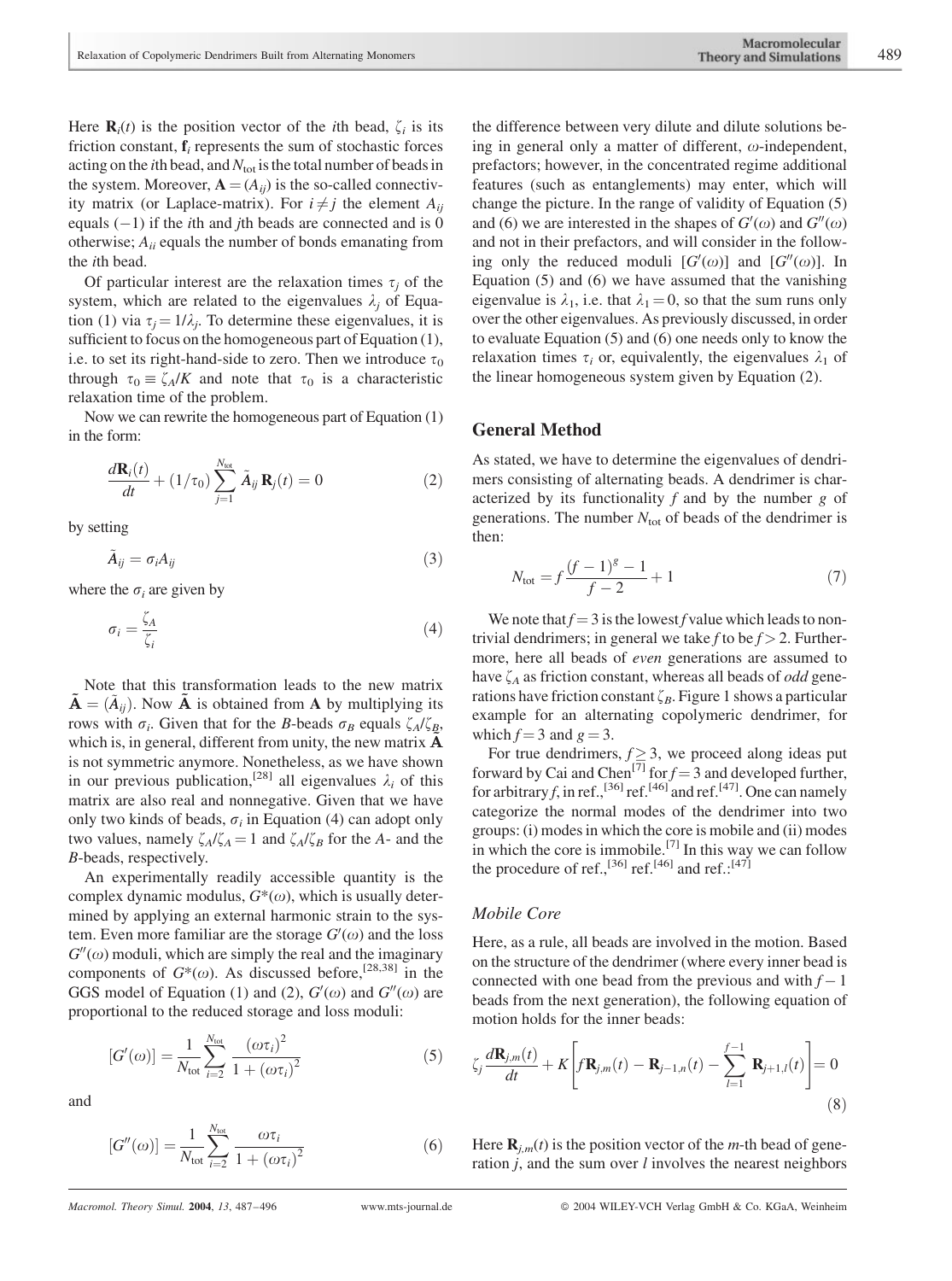to  $\mathbf{R}_{i,m}(t)$  in the generation  $(j + 1)$ . For the inner beads the index j obeys  $0 < j < g$ ;  $\zeta_j = \zeta_B$  if j is *odd*, and  $\zeta_i = \zeta_A$  if j is even. Using  $\sigma_i = \zeta_A/\zeta_i$  as in Equation (4), and  $\tau_0 = \zeta_A/K$ , Equation (8) can be written as:

$$
\tau_0 \frac{d\mathbf{R}_{j,m}(t)}{dt} + \sigma_j \left[ f \mathbf{R}_{j,m}(t) - \mathbf{R}_{j-1,n}(t) - \sum_{l=1}^{f-1} \mathbf{R}_{j+1,l}(t) \right] = 0
$$
\n(9)

Paralleling the procedure of ref., $[36]$  one can now separate the time dependence and also use a normal mode expansion. The form is that of Equation (A2) of ref.:<sup>[36]</sup>

$$
\mathbf{R}_{j,m}(t) = \sum_{k} \mathbf{C}_{k} \Phi_{k}(j,m) \exp(-\lambda_{k} t/\tau_{0})
$$
 (10)

Here  $C_k$  are *j*-independent constant vectors,  $\lambda_k$  are the eigenvalues, and  $\Phi_k(j, m)$  are the eigenfunctions of Equation (8). Inserting Equation (10) into Equation (9) we arrive at (for  $0 < j < g$ ):

$$
(-\lambda_k)\Phi_k(j,m) + \sigma_j
$$
  
 
$$
\times \left[ f\Phi_k(j,m) - \Phi_k(j-1,n) - \sum_{l=1}^{f-1} \Phi_k(j+1,l) \right] = 0
$$
 (11)

which differs from the corresponding expression, Equation (A3) of ref.,<sup>[36]</sup> by the appearance of  $\sigma_j$ . A further simplification arises from the symmetry of the dendrimer: In the case of a mobile core, beads belonging to the same generation move in the same manner.<sup>[7,36,46]</sup> Hence  $\Phi_k(i, m) = \Phi_k(i)$ , which reduces considerably the number of equations to be considered; Equation (11) leads to:

$$
(-\lambda_k)\Phi_k(j) + \sigma_j[f\Phi_k(j) - \Phi_k(j-1) - (f-1)\Phi_k(j+1)] = 0
$$
\n(12)

Additional relations hold for the central bead  $(j = 0)$  and for the beads of the last generation,  $j = g$ :

$$
(-\lambda_k)\Phi_k(0) + f\Phi_k(0) - f\Phi_k(1) = 0 \tag{13}
$$

and

$$
(-\lambda_k)\Phi_k(g) + \sigma_g[\Phi_k(g) - \Phi_k(g-1)] = 0 \qquad (14)
$$

The coupled system of Equation  $(12)$ – $(14)$  is the one from which one now obtains the eigenvalues. The eigenvalue  $\lambda_1 = 0$  is always present (for it all  $\Phi_1(j)$  are equal), and it corresponds to the translation of the GGS as a whole. Note that the eigenvalues of this group of normal modes are non-degenerate; this differs from the situation in the case of an immobile core, to whose discussion we now turn to.

#### Immobile Core

When the core, or even larger inner portions of the dendrimer are immobile, the normal modes can be envisaged as involving two branches (wedges) moving against each other.[7,36,46,47] Here a wedge is defined as consisting of an inner bead and of all its descendants. For a normal mode in which the core is immobile, but a bead of the first generation moves, there is another bead of the first generation moving in the opposite direction. These two moving beads have each their wedges; inside each wedge again all beads of the same generation move in the same way. Starting point of the corresponding system of coupled equations is now a variant of Equation (12), with  $\Phi_k(0) = 0$ , so that

$$
(-\lambda_k)\Phi_k(1) + \sigma_1[f\Phi_k(1) - (f-1)\Phi_k(2)] = 0
$$
\n(15)

whereas all other equations for larger *j* stay unchanged.

Now, even larger groups of inner beads may be immobile, say all beads up to generation *n*, where  $1 \le n \le g - 1$ . Then the starting equation is based on Equation (12) with  $\Phi_k(n) \equiv 0$ , and reads (for  $1 \le n \le g - 1$ ):

$$
(-\lambda_k)\Phi_k(n+1) + \sigma_{n+1}[f\Phi_k(n+1) - (f-1)\Phi_k(n+2)] = 0
$$
\n(16)

Finally, when only peripheral beads move, i.e. for  $\Phi_k(g - 1) \equiv 0$ , one has from Equation (14):

$$
(-\lambda_k)\Phi_k(g) + \sigma_g \Phi_k(g) = 0 \tag{17}
$$

One may note in Equation (16) and (17) the appearance of  $\sigma_i$ . Focusing on Equation (17) we observe that it describes a large number of degenerate eigenvalues; they obey  $\lambda = \sigma_i$ , and hence their value depends on whether g is *even* or *odd*.

As a function of  $n$  we have with Equation (12), Equation  $(14)$ , and Equation  $(15)$ – $(17)$  a set of equations which lead to the complete eigenvalue spectrum for the case of an immobile core. We note that these eigenvalues are degenerate, but that their degeneracy can be easily determined. Thus, e.g., if a bead next to the immobile core is mobile, its wedge also moves. We can then choose as independent normal modes the ones in which this particular bead and, since the forces on the core are balanced, another one but only one of the other  $(f - 1)$  neighbors of the core (plus its corresponding wedge) moves. The degeneracy of the corresponding eigenvalue is then  $(f - 1)$ . In the same way, each immobile bead at the *n*th stage ( $n \ge 1$ ), whose outwards nearest neighbors are moving, gives rise to  $(f - 2)$  independent normal modes. To determine the total degeneracy of normal modes with immobile beads up to and including the nth generation, we have to multiply the above mentioned factor  $(f - 2)$  with the total number of beads in the *n*th generation, namely with  $f(f-1)^{n-1}$ . The total degeneracy of such modes is hence  $f (f - 2)(f - 1)^{n-1}$ .

To conclude, using the theoretical scheme described in this section makes it possible to get all the eigenvalues of the copolymeric dendrimer under study in a straightforward way, even for very large g. It is not difficult to show (see also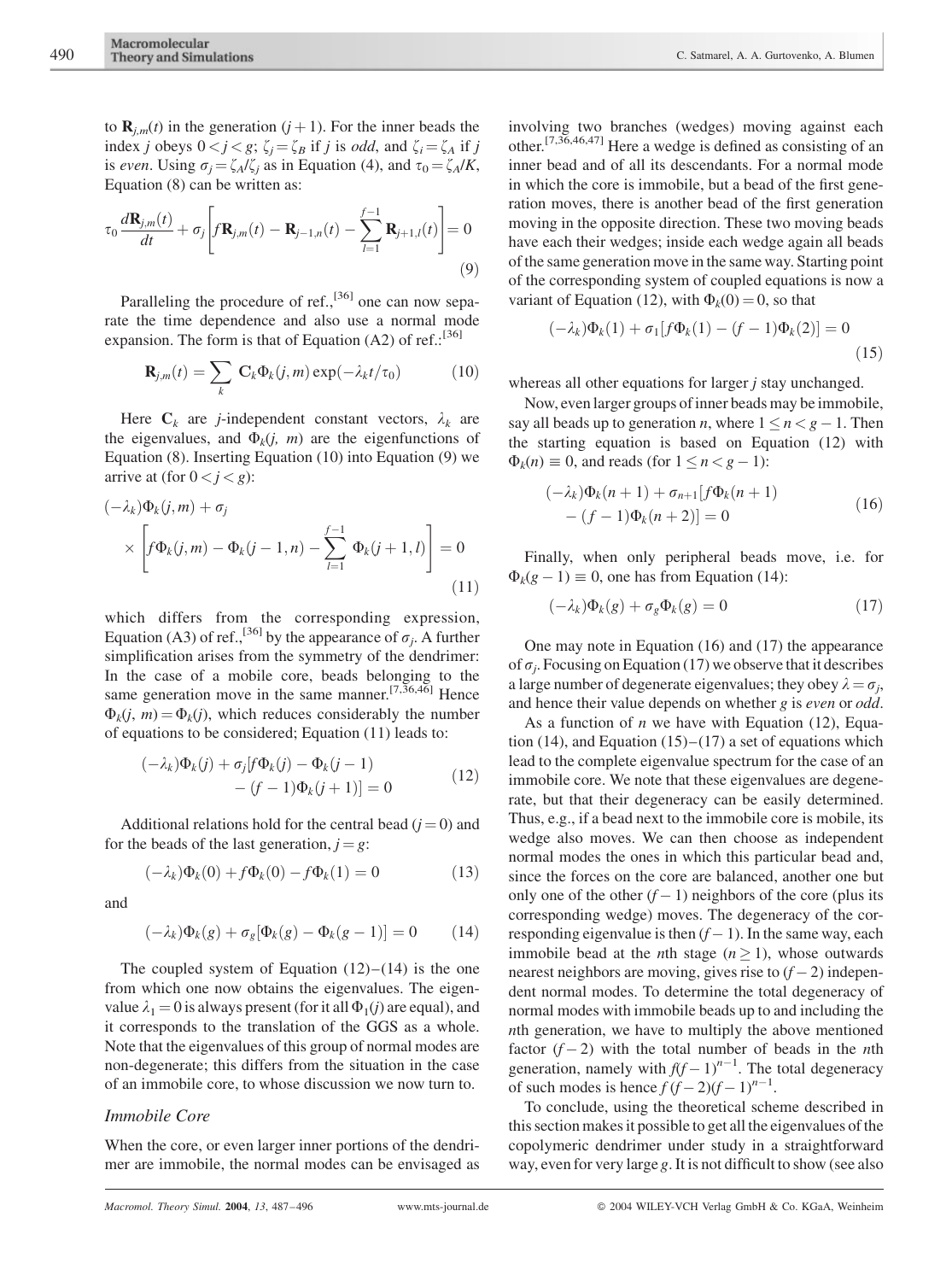the Appendix) that applying this approach to a dendrimer of generation g reduces the dynamical problem to solving polynomials of maximal degree equal to g. Hence, we call our approach ''semi-analytical'', because in the case of large dendrimers we also have to use numerical procedures, but which only involve finding the roots of polynomials. To illustrate the method, we apply it in the Appendix to the cases  $g = 1$  and  $g = 2$ , for which we readily find all the eigenvalues analytically. For larger g one has to evaluate the roots numerically.

The big advantage of the method just developed is that it offers a very effective means for obtaining the eigenvalues' spectrum, method which bypasses the direct diagonalization of the corresponding (asymmetric) connectivity matrix, Equation (3). The method is especially suitable for very large g, where, because of the exponential increase of  $N_{\text{tot}}$ with  $g$  (see also the *Appendix*), limits on computer time and, especially, on computer memory render soon a bruteforce diagonalisation (note that we need all the eigenvalues) unfeasible. Even for moderately large  $g$  our method has advantages, because it can be readily implemented on small PCs using existing programs, such as MATHEMA-TICA or MAPLE.

As a check on the precision of our method, we verified the results obtained with it (values of the eigenvalues and their degeneracies), through a comparison to the eigenvalues which follow from a direct numerical treatment of the corresponding asymmetric connectivity matrix given by Equation (3). We used the procedures given in ref.<sup>[48]</sup> to determine the eigenvalues: First we employed ''subroutine balanc'' to balance the asymmetric matrix under scrutiny; the idea of balancing is to use similarity transformations to make corresponding rows and columns of the matrix have comparable norms, thus reducing the overall norm of the matrix while leaving the eigenvalues unchanged. Then, through ''subroutine elmhes'' we brought the matrix to Hessenberg form. The eigenvalues were then obtained through ''subroutine hqr'', which implements the QRalgorithm for real Hessenberg matrices. Finally, we sorted the eigenvalues obtained in ascending order through a variant of ''subroutine eigsrt''. The agreement between the results obtained in this way and those achieved using Equation (12) and (15) to (17), which are based on the symmetry of the dendrimers, is extremely good; for dendrimers up to the sixth generation we obtain the same eigenvalues, to an accuracy of five digits. It may be worthwhile to stress that the analytical approach provides all the eigenvalues; also the degeneracies of the numerically determined eigenvalues follow precisely our analytical predictions.

#### Results and Discussion

We are now ready to apply the formalism discussed above in order to compute the mechanical moduli,  $[G'(\omega)]$  and

 $[G''(\omega)]$ , of dendrimers built from alternating monomers. We choose trifunctional dendrimers,  $f = 3$ , because this class (to which the poly(amidoamine) (PAMAM) dendrimers[16,49–51] belong) was much investigated. We focus on the dependence of  $[G'(\omega)]$  and  $[G''(\omega)]$  on the dendrimer structure, i.e. on g, and on composition, i.e. on  $\sigma = \zeta_A/\zeta_B$ . In so doing we will also compare the alternating copolymeric dendrimers to linear alternating copolymers built from the same A- and B-monomers.

We start with the storage modulus  $[G'(\omega)]$  for a dendrimer at the sixth generation,  $g = 6$ , and study the influence of changes in  $\sigma$ , which we let vary from 0.01 to 100. The case  $\sigma = \zeta_A/\zeta_B = 1$  corresponds to the homopolymer situation and reproduces what one finds in the GGS-model for a  $(f=3, g=6)$ -dendrimer:<sup>[52,53]</sup> The storage modulus  $[G'(\omega)]$  displays a non-scaling (nonpower-law) behavior in the domain of intermediate frequencies, which correspond to the internal (''intradendrimer'') relaxation.

Now, even a slight departure of  $\sigma = \zeta_A/\zeta_B$  from 1 (by which one is in a copolymer situation), drastically changes the  $[G'(\omega)]$ -behavior; larger changes in  $\sigma$  lead even to the appearance of pronounced quasi-plateaus in  $[G'(\omega)]$ , see the  $[G'(\omega)]$ -curves in Figure 2 for  $\sigma = 0.01$  and  $\sigma = 100$ . Here the plateaus are to the left (to the right) from the curve with  $\sigma = 1$ , when  $\sigma$  is smaller (larger) than unity. Noting that we present our results in terms of the dimensionless frequency  $\omega\tau_0$ , where  $\tau_0 = \zeta_A/K$  is the characteristic relaxation time of the A-beads, the reason is evident: For  $\sigma \gg 1$ , i.e. for  $\zeta_A/\zeta_B \gg 1$ , the *B*-beads are considerably more mobile than the A-beads, and the response of the system starts earlier than that of the homopolymeric dendrimer,  $\sigma = 1$ . At high frequencies only the B-beads move, whereas the A-beads are practically immobile. When  $\sigma \gg 1$  one has to go to much lower frequencies, in order to approach the domain where the A-beads start to move. This scale separation leads to the plateau in  $[G'(\omega)]$ . On the low frequency scale, at the left of the plateau in the direction of the terminal relaxation, one finds a domain where  $[G'(\omega)]$ follows closely the non-scaling behavior of homopolymer dendrimers ( $\sigma = 1$ ). This low-frequency behavior of  $[G'(\omega)]$  has a simple physical interpretation: On very large scales (at low frequencies) we are beyond the domain of the interplay between the two kinds of beads with their different mobilities. In other words, one sees here a ''coarse-grained'' behavior, in which the A-beads and the neighboring B-beads of the next generation combine to a new entity, a ''coarse-grained'' homopolymer dendrimeric object, whose generation number  $g'$  and general functionality f obey  $g' = g/2$  and  $f = (f - 1)^2 + 1$ , while the functionality of its core equals  $f(f - 1)$ . Turning now to the case  $\sigma \ll 1$ , considerations similar to those expressed above render clearly that now the plateau appears to the left of the curve corresponding to the homopolymer dendrimer, see Figure 2.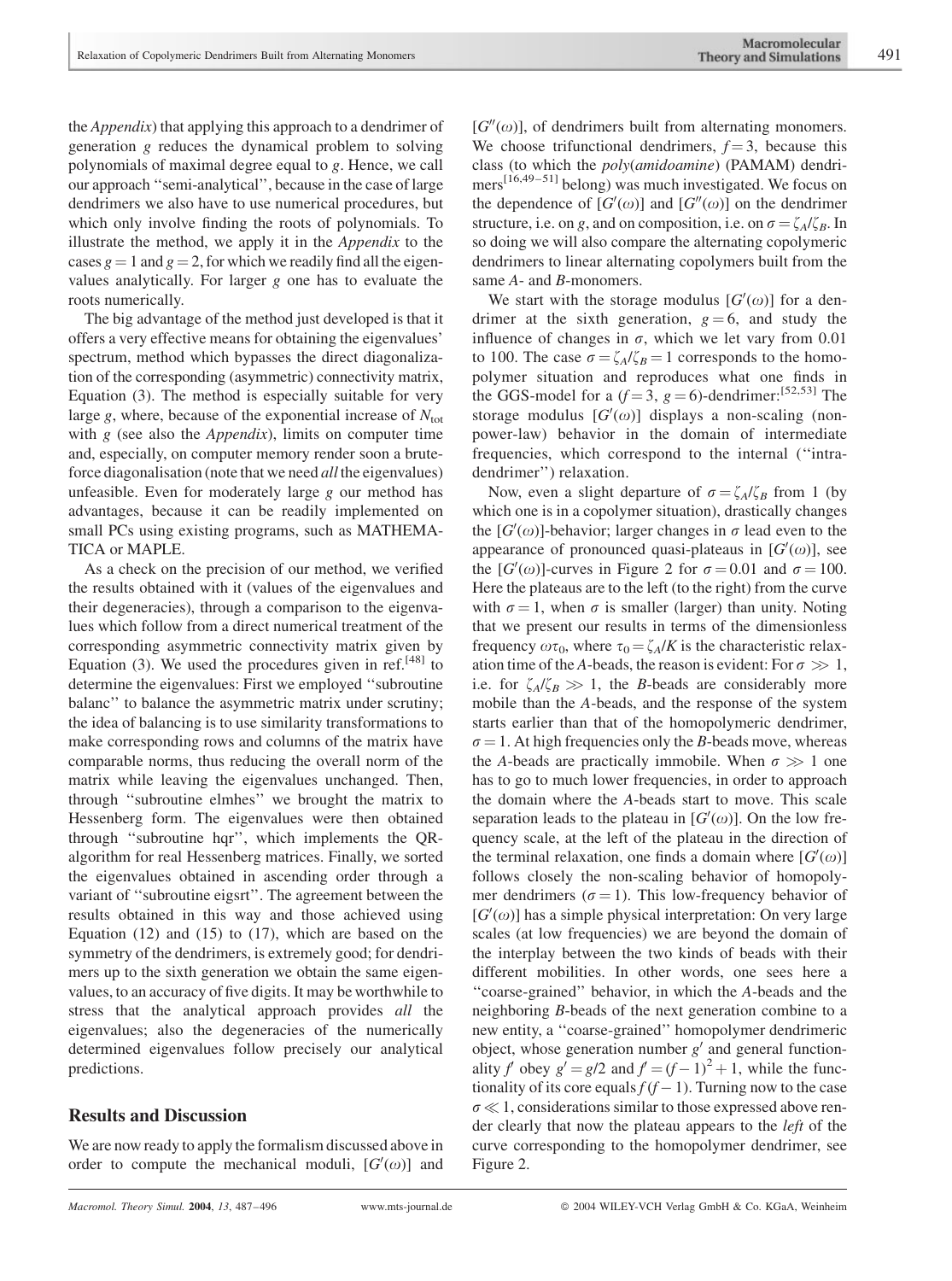

Figure 2. The reduced storage modulus  $[G'(\omega)]$  plotted in double logarithmic scales versus the reduced frequency  $\omega \tau_0$ . Shown are results for a dendrimer with  $f = 3$  and  $g = 6$ , for which the parameter  $\sigma$  ranges from 0.01 to 100.

These conclusions are similar to those derived in our previous study of linear alternating copolymer chains.<sup>[28]</sup> The main difference resides here in the fact that for copolymeric dendrimers, the plateau values of the storage modulus [ $G'(\omega)$ ] in the extreme cases  $\sigma \ll 1$  and  $\sigma \gg 1$  are not anymore equal, see Figure 2. This contrasts strongly with the findings for copolymer chains.<sup>[28]</sup> To render this point clear, we display in Figure 3 for the two cases  $\sigma = 0.01$  and  $\sigma = 100$  the behavior of  $[G'(\omega)]$  for the dendrimer with  $f = 3$  and  $g = 6$ , hence where  $N_{\text{tot}} = 190$ . In the same Figure we also plot  $[G'(\omega)]$  for an alternating copolymer chain, where we took  $N_{\text{tot}}^{\text{ch}} = 191$ ; for symmetry reasons we have



Figure 3. The reduced storage modulus  $[G'(\omega)]$  plotted in double logarithmic scales versus the reduced frequency  $\omega\tau_0$ . Shown are results for a copolymeric dendrimer with  $f = 3$  and  $g = 6$ , hence with  $N_{\text{tot}} = 190$  beads, and for an alternating copolymer chain with  $N_{\text{tot}}^{\text{ch}} = 191$  beads. In both cases the parameter  $\sigma$  takes either the value  $\sigma = 0.01$  or  $\sigma = 100$ . The dashed lines indicate the results for the linear chain, the solid lines correspond to the dendrimer results. The triangles stand for  $\sigma = 100$ , lines with no symbols are for  $\sigma = 0.01$ .

to take  $N_{\text{tot}}^{\text{ch}}$  *odd* and we took it as close as possible to  $N_{\text{tot}}$ . We remark that for the chain the plateau is situated around 0.5, a clear indication that at high frequencies only half of the beads move (note that a long alternating chain with odd  $N_{\text{tot}}$  contains almost the same number of A- and B-beads). In the case of dendrimers, the number of beads in each generation increases exponentially with g; for an alternating structure one of the species dominates, depending on whether g is *even* or *odd*. Note that for  $f = 3$  the number of beads in the last generation alone (the peripheral beads),  $N_{\text{per}} = 3 \times 2^{g-1}$ , accounts for more than half of the total number of beads,  $N_{\text{tot}} = 3 \times 2^g - 2$ . Hence, if the central bead (the core) is of type A, for g even the majority of the beads are of A-type and for g odd are of B-type. Hence, for a given g there is an asymmetry between the A- and the B-beads, asymmetry which becomes clear when one interchanges the role of the slow beads, as happens for instance by first taking  $\sigma = 100$  and then taking  $\sigma = 0.01$ . It is this asymmetry which leads to the observed difference in the plateau values of  $[G'(\omega)]$  for  $\sigma = 100$  and for  $\sigma = 0.01$ ; one should note that for the same choice of  $\sigma$ , the curves for the linear alternating chains are (for all practical reasons) only shifted with respect to each other, the shift being due to the fact that  $\tau_0$  is defined in terms of  $\zeta_A$ .

Furthermore, the above feature is even more clearly revealed when one studies the influence of g, the number of generations, on the storage modulus  $[G'(\omega)]$ . In Figure 4 we plot  $[G'(\omega)]$  for the particular value  $\sigma = 0.01$ , which is small enough to guarantee pronounced plateaus in  $[G'(\omega)]$ . By increasing g from  $g = 3$  to  $g = 8$ , the plots of Figure 4 demonstrate that the plateaus of the  $[G'(\omega)]$  – curves cluster close to two values, and that they are near the one or the other value depending on whether g is even or odd; We recall that dendrimers with even g consist mainly of A-beads, whereas the opposite is true for *odd g*. For our choice of  $\sigma$ ,



Figure 4. The reduced storage modulus  $[G'(\omega)]$  plotted in double logarithmic scales versus the reduced frequency  $\omega \tau_0$ . Shown are results for alternating copolymeric dendrimers. The parameters are  $f = 3$  and  $\sigma = 0.01$ ; g ranges from 3 to 8.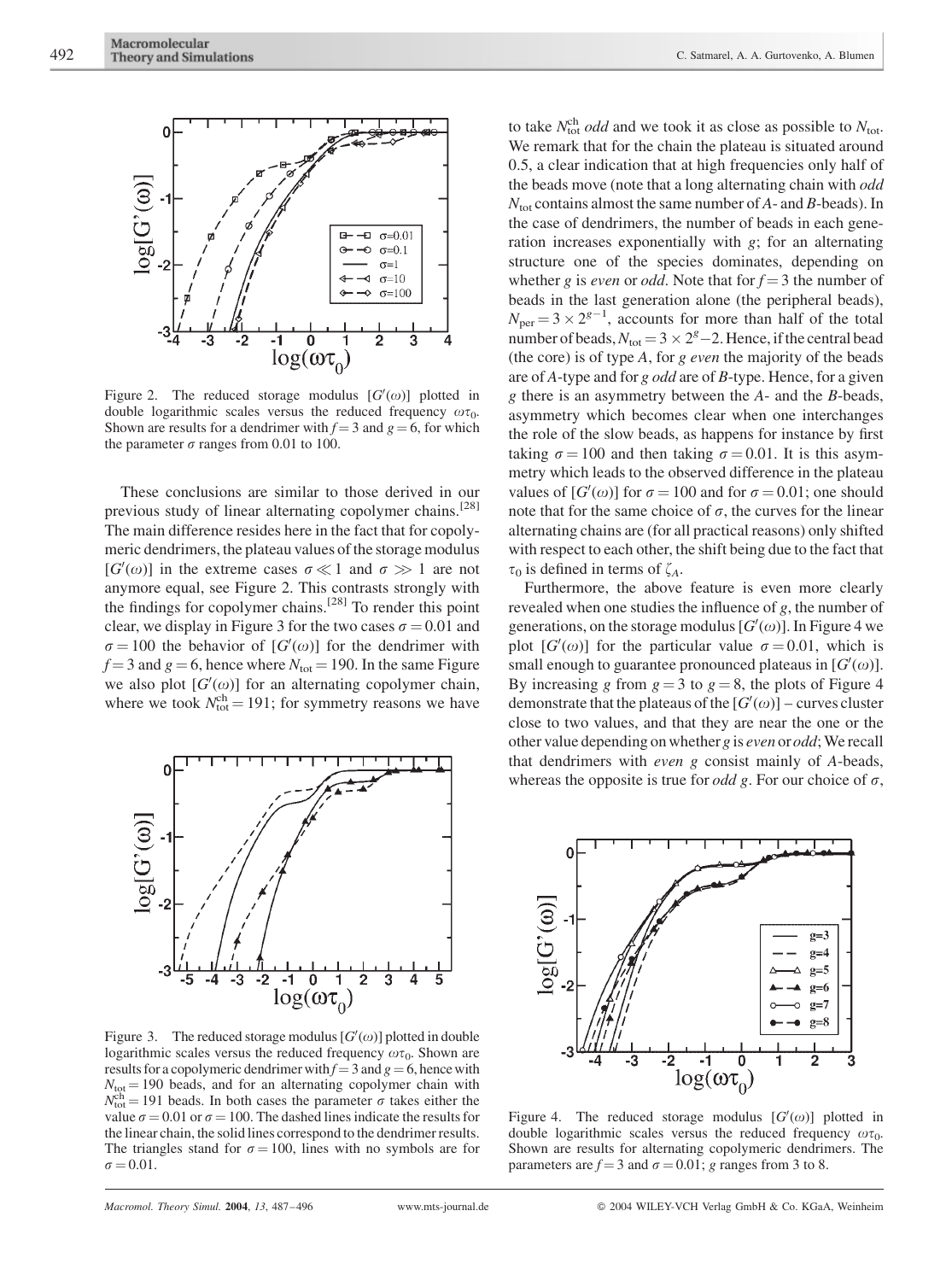which implies that the A-beads are more mobile than the B-beads, it follows that the  $[G'(\omega)]$  curves for g even have their plateau at a lower value than the  $[G'(\omega)]$  curves for g odd, a fact which is also evident from Figure 4. At very low frequencies and in the logarithmic scale of Figure 4, the  $[G'(\omega)]$  get to be parallel to each other, with slope 2; their position is then mainly determined by the number of A- and of B-beads. Also this feature is well-obeyed by the curves in Figure 4.

Now we turn to consider the loss modulus  $[G''(\omega)]$ . As a general feature,  $[G''(\omega)]$  displays (at least) one maximum, since it goes as  $\omega$  at small  $\omega$ -values and as  $\omega^{-1}$  at large  $\omega$ -values. As we have shown in ref.,<sup>[28]</sup> the separation of the scales of motion in copolymer systems may lead both to a plateau type behavior in the storage modulus  $[G'(\omega)]$  and also to the appearance of more than one peak in the loss modulus  $[G''(\omega)]$ . As we proceed to show, this also holds in the case of dendrimers made out of alternating monomers. In Figure 5 we display  $[G''(\omega)]$  for copolymeric dendrimers with  $f = 3$  and  $g = 6$  (as noted above, such dendrimers have more A- than B-beads) and for  $\sigma$  varying between 0.01 and 100. Again, the case  $\sigma = 1$  corresponds to the GGS, Rouse-type, homopolymeric dendrimer. As in the case of alternating copolymer chains, $^{[28]}$  we find that also here  $[G''(\omega)]$  may develop two peaks. The main peak (located around  $\omega = 10/\tau_0$ ) corresponds to the A-beads, which are in majority. The second peak is due to the B-beads and lies on the left side or on the right side of the main peak, depending on  $\sigma$ , i.e. on the quotient of the mobilities of the A- and of the B-beads, see Figure 5.

Finally for dendrimers with  $f = 3$ , we plot in Figure 6 the loss modulus  $[G''(\omega)]$  for  $\sigma = 0.01$ , while letting g range from  $g = 3$  to  $g = 8$ . At such a low  $\sigma$  value, one observes two peaks in  $[G''(\omega)]$ . Again, there is a separation of the  $[G''(\omega)]$ -curves into two families, depending on whether g is even or odd. It is noteworthy that the composition of



Figure 5. The reduced loss modulus  $[G''(\omega)]$  plotted in double logarithmic scales versus the reduced frequency  $\omega\tau_0$ . The parameters are as in Figure 2.



Figure 6. The reduced loss modulus  $[G''(\omega)]$  plotted in double logarithmic scales versus the reduced frequency  $\omega\tau_0$ . The parameters are as in Figure 4.

the dendrimer is now directly reflected in the relative weight of the two peaks: The highest peak corresponds to the energy loss due to the friction against the viscous medium of the majority of the beads. Thus, the  $A$ - and  $B$ - composition of the dendrimers leads to very typical features, both in  $[G'(\omega)]$  and also in  $[G''(\omega)]$ , and may be readily revealed through mechanical dynamic measurements.

### **Conclusion**

In this work we presented a theoretical study of the mechanical dynamic properties of dendrimers built from monomers (beads) of two different types, which we called A and B. We performed our analysis in the framework of generalized Gaussian structures (GGS) and we assumed (as a first step), that the A- and B-beads differ only in their friction constants. The GGS procedure does not include finer aspects, such as the influence of the excluded volume or hydrodynamic interactions. However, the GGS-procedure allows us to readily treat very large systems and to display the basic dynamical aspects, while also following our previous study<sup>[28]</sup> in which we considered linear *alternating* copolymer chains in the framework of the Rouse-model. Here we take the dendrimers to be made of alternating monomers, which implies that the A- and B-monomers alternate from generation to generation; we note that such substances have been recently synthesized and experimentally investigated.<sup>[21]</sup>

To treat the dynamics of such copolymeric dendrimers of an arbitrary functionality,  $f$ , and number of generations,  $g$ , we made use of some methods previously developed for homopolymeric dendrimers and dendritic wedges.<sup>[7,36,46,47]</sup> A great advantage of these methods is that they allow us to avoid the direct, large-scale numerical diagonalization of the corresponding connectivity matrices. Essentially, the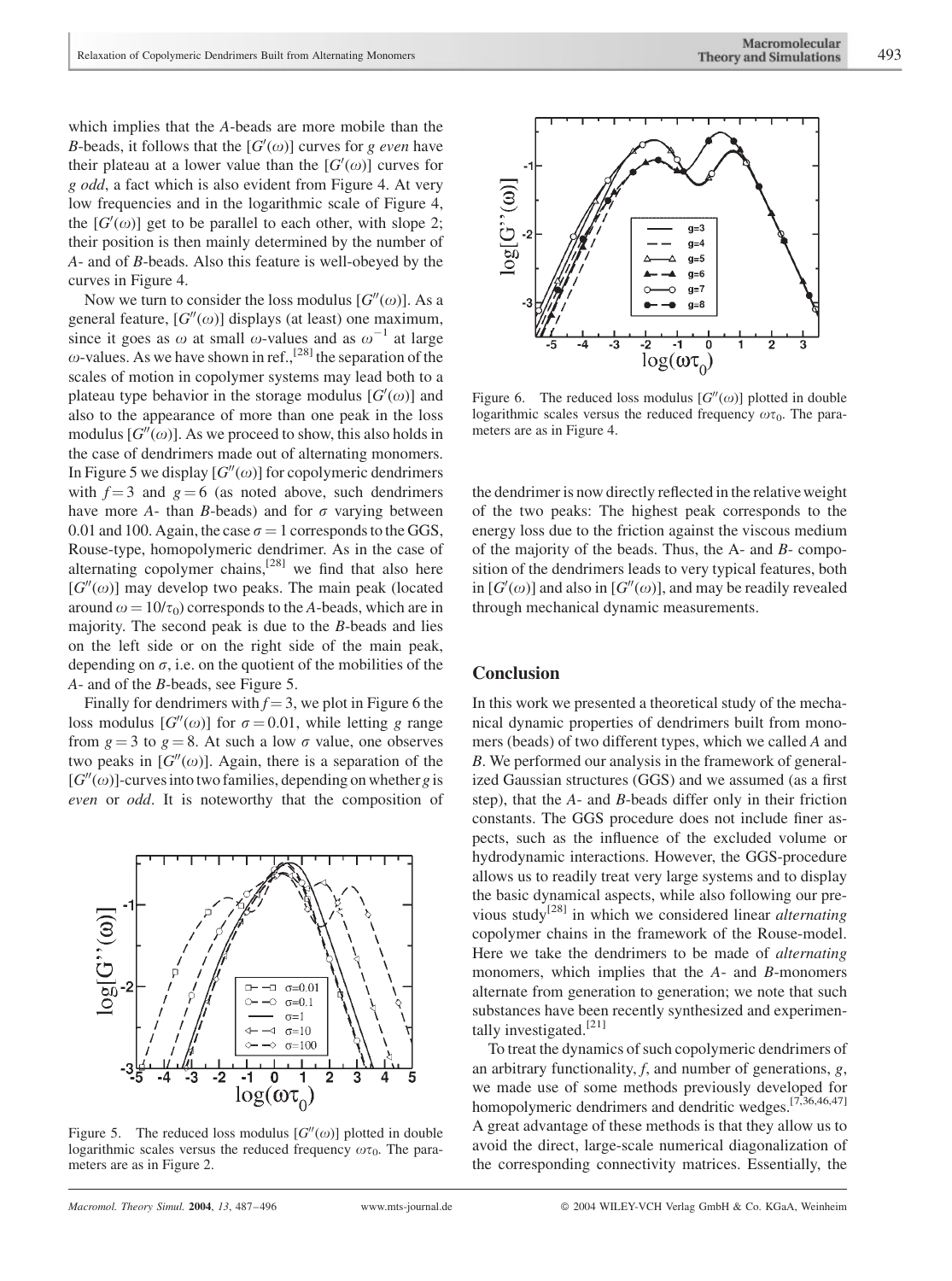main idea is to use the underlying symmetry of the dendritic structure in order to strongly reduce the problem of finding the eigenvalues of the corresponding connectivity matrix: The linear system to be treated reduces from being exponential in g (of order  $(f-1)^g$ ) to being linear in g.

The application of this method to dendrimers built from trifuctional monomers  $(f=3)$  shows that the storage  $[G'(\omega)]$  and the loss modulus  $[G''(\omega)]$  directly reveal fundamental features of the underlying geometry: It turns out that if the mobilities of the A- and the B-beads differ considerably, then there appear plateaus in the  $[G'(\omega)]$  curves. What is new here, compared to linear alternating copolymers, is that changing the  $\sigma$  parameter to  $1/\sigma$ , i.e. interchanging the roles of the A- and the B-beads, does not result in a symmetric situation. This asymmetry in behavior reflects the fact that in dendrimers made of alternating monomers the type of the beads in majority changes from generation to generation; this alternation leads to the separation of the corresponding curves into two families, depending on whether g is even or odd.

As for the loss modulus  $[G''(\omega)]$ , it reflects such changes in an even more pronounced way than the storage modulus [ $G'(\omega)$ ]. For  $\sigma$  very different from unity, say for  $\sigma = 0.01$ , such a difference in the A- and the B- mobilities leads to the appearance of a second peak in  $[G''(\omega)]$ . Remarkably, the relative height of the two peaks also sheds light into the A- and B- composition of the dendrimer, since the height of the peaks is revealing of the number of beads of one kind involved in the energy dissipation around a given frequency. Therefore, measurements of the storage and loss moduli of copolymeric dendrimers can unveil a large number of structural details, when the underlying building blocks (i.e. the beads) markedly differ in their properties.

#### Appendix

Given that in the homopolymer case the analytical determination of the eigenvalues of the dendrimers can be pushed quite far,  $[7,36,46,47]$  we sketch here the reasons why the procedure gets difficult in the case of an alternating arrangement of two monomers species. We take here  $f$  to be arbitrary and consider the cases  $g = 1$  and  $g = 2$ .

(a)  $g = 1$ . Here there are no inner beads, one has only the core and f peripheral beads, so that  $N_{\text{tot}} = f + 1$ . For a mobile core one has to solve Equation (13) and (14), which, setting  $\sigma_1 = \sigma$ , we rewrite as:

$$
\begin{pmatrix} f - \lambda_k & -f \\ -\sigma & \sigma - \lambda_k \end{pmatrix} \begin{pmatrix} \Phi_k(0) \\ \Phi_k(1) \end{pmatrix} = \begin{pmatrix} 0 \\ 0 \end{pmatrix} \tag{A1}
$$

Setting the determinant in Equation (A1) equal to zero allows to rewrite the condition for non-trivial solutions as a characteristic polynomial:

$$
\lambda^2 - \lambda(f + \sigma) = 0 \tag{A2}
$$

whose roots are the two, non-degenerate eigenvalues  $\lambda_1 = 0$ and  $\lambda_2 = f + \sigma$ .

When the core is immobile, the single equation still to be taken care of is Equation (17), which, as discussed in the main text, leads to the solution  $\lambda = \sigma$ , which is  $(f - 1)$ -fold degenerate, see section ''General Method''. Together with the two previously determined eigenvalues, we have  $N_{\text{tot}} =$  $(f+1)$  eigenvalues, i.e. all of them.

(b)  $g = 2$ . Here  $N_{\text{tot}}$ , the total number of beads, is from Equation (7)  $N_{\text{tot}} = f^2 + 1$ .

In the case of a mobile core, we have to solve Equation (12), (13) and (14). The corresponding matrix relation is:

$$
\begin{pmatrix}\nf - \lambda_k & -f & 0 \\
-\sigma & \sigma f - \lambda_k & -\sigma(f - 1) \\
0 & -1 & 1 - \lambda_k\n\end{pmatrix}\n\begin{pmatrix}\n\Phi_k(0) \\
\Phi_k(1) \\
\Phi_k(2)\n\end{pmatrix} = \begin{pmatrix}\n0 \\
0 \\
0\n\end{pmatrix}
$$
\n(A3)

Non-trivial solutions obtain when the determinant of Equation (A3) vanishes, which leads to the following characteristic polynomial:

$$
(f - \lambda)(\sigma f - \lambda)(1 - \lambda) - \sigma f(1 - \lambda) - \sigma (f - 1)(f - \lambda)
$$
  

$$
\equiv -\lambda^3 + \lambda^2 (f + \sigma f + 1) - \lambda (f + \sigma f^2 - \sigma f + \sigma) = 0
$$
(A4)

From Equation (A4) one has by inspection the eigenvalue  $\lambda_1 = 0$ ; the other two eigenvalues are solutions of the remaining quadratic polynomial:

$$
\lambda_{2,3} = \left[ (f + \sigma f + 1) \right]
$$
  
 
$$
\pm \sqrt{(f + \sigma f + 1)^2 - 4(f + \sigma + \sigma f^2 - \sigma f)} / 2
$$
 (A5)

All three eigenvalues are non-degenerate; their total number, given as a function of g, is again  $(g + 1)$ .

In the case of an immobile core one has now two possibilities: Either the first-generation beads are all immobile or not. In the first case only the peripheral beads are moving; as discussed in the section ''General Method'', the corresponding value for  $\lambda_4$  is  $\lambda_4 = 1$ , which is  $f(f - 2)$ -fold degenerate. The equations for the second case (where beads of the last two generations are moving) are Equation (15) and (16), which lead to

$$
\begin{pmatrix} \sigma f - \lambda_k & -\sigma(f-1) \\ -1 & 1 - \lambda_k \end{pmatrix} \begin{pmatrix} \Phi_k(1) \\ \Phi_k(2) \end{pmatrix} = \begin{pmatrix} 0 \\ 0 \end{pmatrix} \quad (A6)
$$

The characteristic polynomial is now

$$
\lambda^2 - \lambda(\sigma f + 1) + \sigma = 0 \tag{A7}
$$

which leads to the eigenvalues

$$
\lambda_{5,6} = [(\sigma f + 1) \pm \sqrt{(\sigma f + 1)^2 - 4\sigma}]/2
$$
 (A8)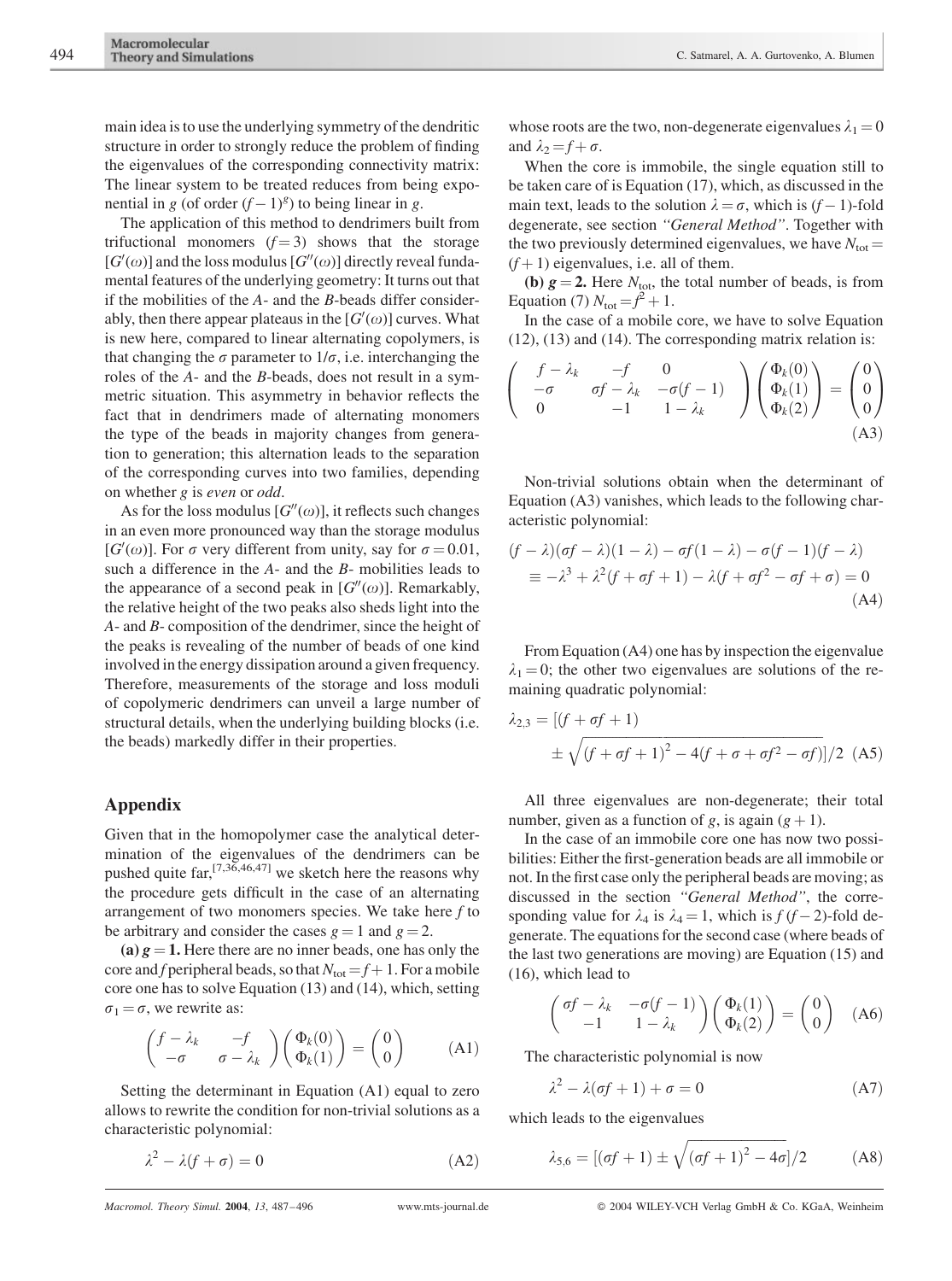both of them being  $(f - 1)$ -fold degenerate. Thus, we have obtained  $3 + 2(f - 1) + f(f - 2) = f^2 + 1 = N_{tot}$  eigenvalues, i.e. all of them.

From our procedure it becomes obvious that there is not much to be gained by continuing analytically in this way, given that the maximal degree of the characteristic polynomials involved equals  $(g + 1)$  (or g, if one remarks that the polynomial of highest degree has  $\lambda_1 = 0$  as eigenvalue). To proceed analytically further, one has to find an additional symmetry in the system of Equation  $(12)$ – $(14)$  and in the related expressions, Equation  $(15)$ – $(17)$ , a symmetry which we did not find so far. As shown by ref.<sup>[36]</sup>, the case  $\sigma = 1$  is more symmetric. Nonetheless, already these relations drastically simplify the numerical determination of the eigenvalues; to compute all eigenvalues for a copolymeric dendrimer of generation  $g$  the most arduous task is to find the roots of polynomials of degree up to  $g$ , instead of having to diagonalize  $N_{\text{tot}} \times N_{\text{tot}}$  matrices, with  $N_{\text{tot}}$  given by Equation (7), i.e.  $N_{\text{tot}} \sim (f - 1)^g$ . For our part, based on the equations just mentioned, we calculated for large g the eigenvalues numerically.

Acknowledgement: This work was supported by the Fonds der Chemischen Industrie, by the BMFB and by the DFG. A.A.G. acknowledges the support of the Academy of Finland (Grant 202598), of the Alexander von Humboldt Foundation, of the INTAS (Grant 00-712), and of the RFBR (Grant 02-03-33132).

- [1] [1a] A. D. Tomalia, A. M. Naylor, W. A. Goddard III, Angew. Chem. 1990, 102, 119; [1b] Angew. Chem. Int. Ed. Engl. 1990, 29, 138.
- [2] M. C. Moreno-Bondi, G. Orellana, N. J. Turro, D. A. Tomalia, Macromolecules 1990, 23, 910.
- [3] C. J. Hawker, J. M. J. Fréchet, *J. Am. Chem. Soc.* 1990, 112, 7638.
- [4] C. J. Hawker, J. M. J. Fréchet, Macromolecules 1990, 23, 4726.
- [5] J. M. J. Fréchet, Science 1994, 263, 1710.
- [6] J. Roovers, B. Comanita, Adv. Polym. Sci. 1999, 142, 179.
- [7] C. Cai, Z. Y. Chen, Macromolecules 1997, 30, 5104.
- [8] R. La Ferla, *J. Chem. Phys.* **1997**, 106, 688.
- [9] Z. Y. Chen, C. Cai, *Macromolecules* **1999**, 32, 5423.
- [10] F. Ganazzoli, R. La Ferla, G. Terragni, Macromolecules 2000, 33, 6611.
- [11] F. Ganazzoli, R. La Ferla, G. Raffaini, Macromolecules 2001, 34, 4222.
- [12] G. R. Newkome, C. N. Moorefield, F. Vögtle, "Dendritic Molecules: Concepts, Syntheses, Perspectives'', VCH, Weinheim 1996.
- [13] K. Lorenz, H. Frey, B. Stühn, R. Mülhaupt, Macromolecules 1997, 30, 6860.
- [14] F. Zeng, S. C. Zimmerman, *Chem. Rev.* **1997**, 97, 1681.
- [15] O. A. Matthews, A. N. Shipway, J. F. Stoddart, Prog. Polym. Sci. **1998**, 23, 1.
- [16] D. Luo, K. Haverstick, N. Belcheva, E. Han, W. M. Saltzman, Macromolecules 2002, 35, 3456.
- [17] V. Percec, C.-H. Ahn, G. Ungar, D. J. P. Yeardley, M. Möller, S. S. Sheiko, Nature 1998, 391, 161.
- [18] S. Jahromi, V. Litvinov, B. Coussens, Macromolecules 2001, 34, 1013.
- [19] F. Gröhn, G. Kim, B. J. Bauer, E. J. Amis, Macromolecules 2001, 34, 2179.
- [20] M. Nanjo, A. Sekiguchi, Organometallics 1998, 17, 492.
- [21] Y. Pan, W. T. Ford, J. Org. Chem. 1999, 64, 8588.
- [22] L. Balogh, A. de Leuze-Jallouli, P. Dvornic, Y. Kunugi, A. Blumstein, D. A. Tomalia, Macromolecules 1999, 32, 1036.
- [23] D. Yan, C. Gao, Macromolecules 2000, 33, 7693.
- [24] C. Gao, D. Yan, Macromolecules 2001, 34, 156.
- [25] C. Gao, D. Yan, *Macromolecules* **2003**, 36, 613.
- [26] G. E. Rios, G. T. Pickett, Macromolecules 2003, 36, 2967.
- [27] F. Ganazzoli, Y. A. Kuznetsov, E. G. Timoshenko, Macromol. Theory Simul. 2001, 10, 325.
- [28] C. Satmarel, A. A. Gurtovenko, A. Blumen, Macromolecules 2003, 36, 486.
- [29] J.-U. Sommer, A. Blumen, *J. Phys. A* **1995**, 28, 6669.
- [30] H. Schiessel, *Phys. Rev. E* 1998, 36, R5775.
- [31] Ch. Friedrich, H. Schiessel, A. Blumen, in: "Advances in the Flow and Rheology of Non-Newtonian Fluids'', D. A. Siginer, D. DeKee, R. P. Chhabra, Eds., Elsevier, Amsterdam 1999, p. 429.
- [32] H. Schiessel, Ch. Friedrich, A. Blumen, in: "Applications of Fractional Calculus in Physics'', R. Hilfer, Ed., World Scientific, Singapore 2000, p. 331.
- [33] A. A. Gurtovenko, A. Blumen, *J. Chem. Phys.* **2001**, *115*, 4924.
- [34] A. Blumen, A. A. Gurtovenko, S. Jespersen, *J. Non-Cryst.* Solids 2002, 305, 71.
- [35] A. A. Gurtovenko, A. Blumen, *Macromolecules* **2002**, 35, 3288.
- [36] A. A. Gurtovenko, Y. Y. Gotlib, A. Blumen, Macromolecules 2002, 35, 7481.
- [37] P. E. Rouse, J. Chem. Phys. 1953, 21, 1272.
- [38] M. Doi, S. F. Edwards, "The Theory of Polymer Dynamics", Clarendon, Oxford, UK 1986.
- [39] M. Shen, D. R. Hansen, J. Polym. Sci., Symp. 46, 1974, 55.
- [40] D. R. Hansen, M. Shen, Macromolecules 1975, 8, 343.
- [41] S. Krause, in: "Block and Graft Copolymers", J. J. Burke, V. Weiss, Eds., Syracuse University Press, Syracuse, NY 1973, p. 143.
- [42] L. M. Robeson, M. Matzner, L. J. Fetters, J. E. McGrath, in: ''Recent Advances in Polymer Blends, Grafts, and Blocks'', L. H. Sperling, Ed., Plenum Press, New York 1974, p. 281.
- [43] C. D. Han, D. M. Baek, J. K. Kim, T. Hashimoto, S. Okamoto, Macromolecules 1991, 24, 5408.
- [44] L. A. Utracki, R. Simha, Macromolecules 1968, 1, 505.
- [45] H. Ohnuma, T. Kotaka, H. Inagaki, Polym. J. 1970, 1, 716.
- [46] Y. Y. Gotlib, D. A. Markelov, Polym. Sci., Ser. A (translated from Vysokomol. Soedin., Russia) 2002, 44, 1341.
- [47] A. A. Gurtovenko, D. A. Markelov, Y. Y. Gotlib, A. Blumen, J. Chem. Phys. 2003, 119, 7579.
- [48] W. H. Press, B. P. Flannery, S. A. Teukolsky, W. T. Vetterling, ''Numerical Recipes – The Art of Scientific Computing'',